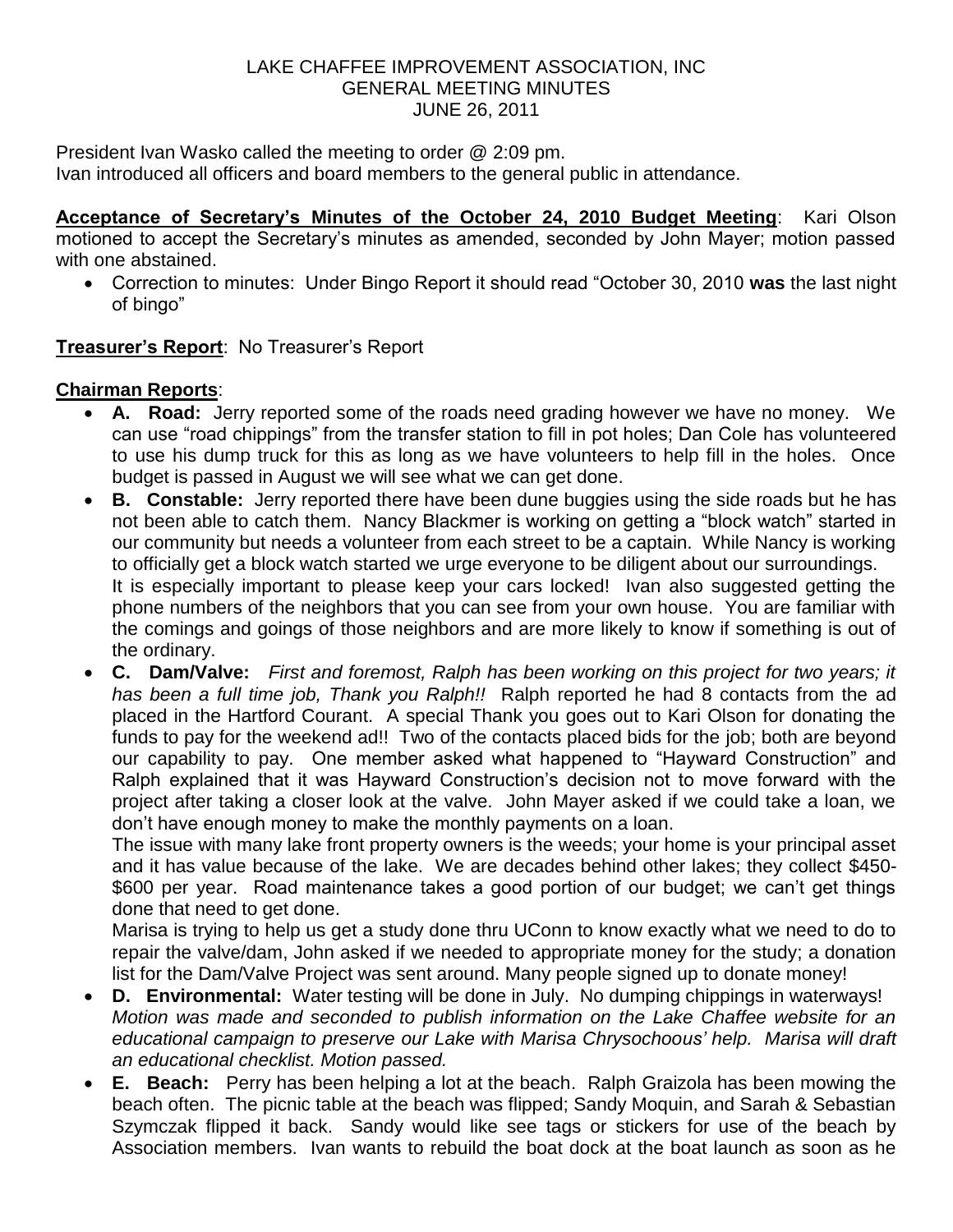and Jerry can get together, needs volunteers. Needs to purchase four wheels @ approx. \$30 each.

Ivan rebuilt the benches at the main beach with the help of Art Apostol and Terry; they came out beautiful! Thank you all!!

 **F. Fundraising:** The barbecue brought in \$312.00 plus \$100.00 donation! Thank you to Ivan Wasko and Gay Leedie for all their hard work!!

The tag sale raised \$584.55 plus \$150.00 donation!! Wow!!

The rest of the stuff will be taken to the Mansfield Drive-in and sold there. Not enough traffic here. Lots more ideas needed.

*There was a singer sewing machine donated to the tag sale, we need the power cord & foot pedal; if you donated this machine and have the power cord & foot pedal please contact any board member. Thank you!*

## Some ideas:

Wine tasting, poker run, scenic calendar, logo contest, t-shirts, grocery gift card raffle, casino bus trip, and haunted house at Halloween just to name a few.

## **Correspondence**:

- Our biggest news is the improvements that will be happening to the Lake Chaffee Hall. The building sustained a lot of water damage over the winter and an insurance adjuster met with Ivan. The roof, interior walls, ceiling, doors, half of the floor and possibly more will be replaced. It is possible once they get into improvements they may find the exterior walls are rotted and need to be replaced; that is covered but the siding would not be.
- Ivan needs to be congratulated for not only getting this done but also for getting our septic tank in working order! Ivan climbed into the septic tank…..not a job for the weak at heart….and made the necessary repairs. We can also thank Bob Divito and Ralph Sherman for being there to help Ivan. We are now waiting to have a high water alarm system installed and then we can have Highland district come out and approve our holding tank.
- Also, Ivan would like everyone to know we have a "community garden" located at the Chaffee Hall. The garden is for anyone to tend to and help themselves to. Thank you Ivan for getting this started!

**Old Business**: Pauline Backhaus wants to know what we have done to raise taxes. The board responded to Pauline the person that was going to take that project on is no longer an active participant. We are printing new tax bills and putting a "donation box" on the bill. A committee needs to be formed to go to legislature to request an increase in our taxes.

**New Business**: Ivan is working on a new contract for plowing; he doesn't want a repeat of last year.

**Treasurer's Report**: First, Ken would like to say he is humbled giving a Treasurer's report with Jack Prizl in the room!

Pauline would like to know what happened with the Bazaar fund money; Ken told her it was put into the Lake Fund account as requested by the Bazaar Committee.

**We received a donation of \$1,000.00 from Dennis & Amelia Flaherty; a very big Thank you!!!** Ken made a map of LCIA with names, addresses and lot #'s on the map, beautiful job Ken!! Ken reported we have \$2400.00 which should get us through August, 2011.

The bingo sign was brought up, *Jerry Dufresne motioned to remove the sign stating LCIA has bingo every Saturday night; seconded by Ralph Sherman; motion passed.*

Meeting adjourned @ 4:00 pm

Respectfully Submitted, Brenda Chisholm, LCIA Secretary